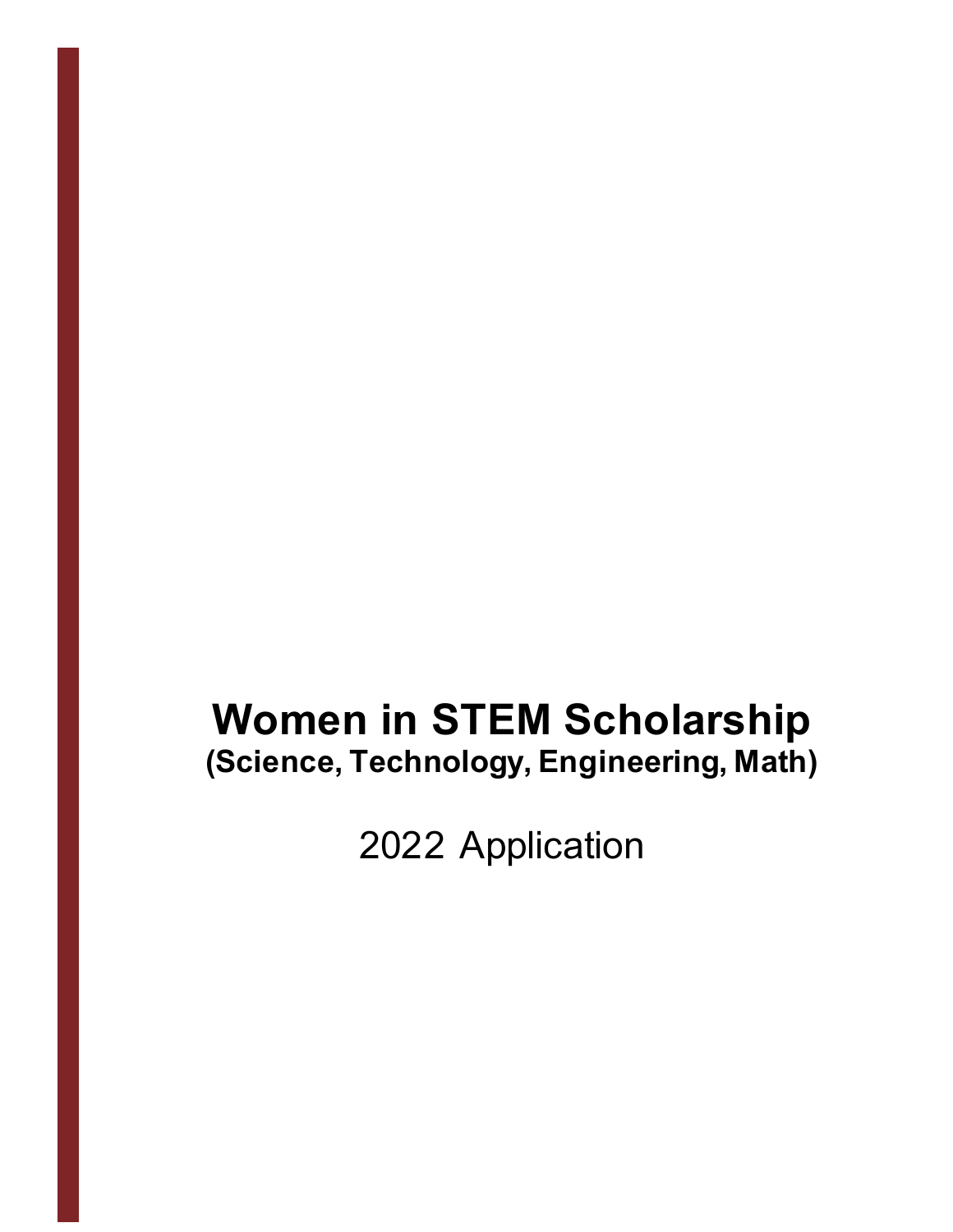### Women in STEM Scholarship *A Scholarship from the Zonta Club of Milwaukee*

#### **About Zonta**

Founded in 1919, Zonta International is a leading global organization of prof essionals empowering women worldwide through service and advocacy. With more than 30,000 members belonging to more than 1,200 Zonta Clubs in 67 countries and geographic areas, Zontians all over the world volunteer their time, talents and support to local and international service projects, as well as scholarship programs aimed at fulfilling Zonta's mission and objects. More information about Zonta International and the Zonta Club o f Milwaukee can be found at www.zonta.org and www.zontamilwaukee.org

#### **The Women in STEM Scholarship**

As a means of encouraging more women to pursue undergraduate degrees in S cience, Technology, Engineering or Math, the Zonta Club of Milwaukee is sponsoring a \$1,000 Women in STEM Scholarship competition for local residents and out-of -state students, to help fund junior or senior level studies at an accredited university, colleg e or institute.

#### **Who Is Eligible?**

Women of any age pursuing an undergraduate degree in Science, Technology, Engineering or Math, with either legal residency or out-of -state student status in the six-county Greater Milwaukee Metro area are eligible to apply. Applicants should demonstrate outstanding potential in the field.

Applicants must either: (1) have legal residency in the six -county Greater Milwaukee Metro area while attending any accredited university, college or institute in the world or (2) be a full-time, out-of-state student attending an accredited university, college or institute in Milwaukee, Waukesha, Washington, Ozaukee, Kenosha or Racine County.

Applicants must have a strong overall academic record, and must have achieved at least junior-level status by June 15, 2022.

Classified members and employees of Zonta, and their family members, are not eligible to apply for the Scholarship.

#### **What are the Requirements?**

Applicants must meet the following minimum requirements:

- ❑ Be a legal resident or full-time out-of -state student in the six-county Greater Milwaukee Metro area.
- ❑ Be enrolled in a STEM-related program at an accredited university/college/institute.
- ❑ Have or will have achieved at least junior-level status by June 15, 2022.
- ❑ Have earned an outstanding academic record, including STEM subjects.
- ❑ Demonstrate initiative, ambition and commitment to pursuing a career in a STEM field.
- ❑ Display a commitment to volunteerism, service and/or advocacy.

#### **How Do I Apply?**

Complete an official application in English. Please note that only typed applications will be accepted and considered. Applications can be downloaded from the Zonta Club of Milwaukee website (www.zontamilwaukee.org) and must include:

- 1. One recommendation from a faculty member in the major field of study.
- 2. One recommendation from an employer, volunteer supervisor, or academic advisor. *(Classified members and employees of Zonta are not eligible to write recommendation letters for applicants.)*
- 3. An essay in 500 words or less that clearly describes your academic and professional goals, the relevance of your program to your chosen STEM f ield, and how the Zonta Club of Milwaukee Women in STEM Scholarship will assist you in reaching your goals. (Essays exceeding 500 words will not be considered.)
- 4. Verification of current enrollment form from the university/college/institute registrar (see page 10 of application). Acceptance letters are not verification of enrollment and will not be accepted.
- 5. Official detailed transcripts of grades or equivalent records for all universities, colleges, or institutes attended, with an explanation of the grading system for each transcript submitted.
- 6. All non-English documents must be translated into English.
- **7. All application materials must be received at the Zonta Club of Milwaukee by the June 15, 2022, deadline.**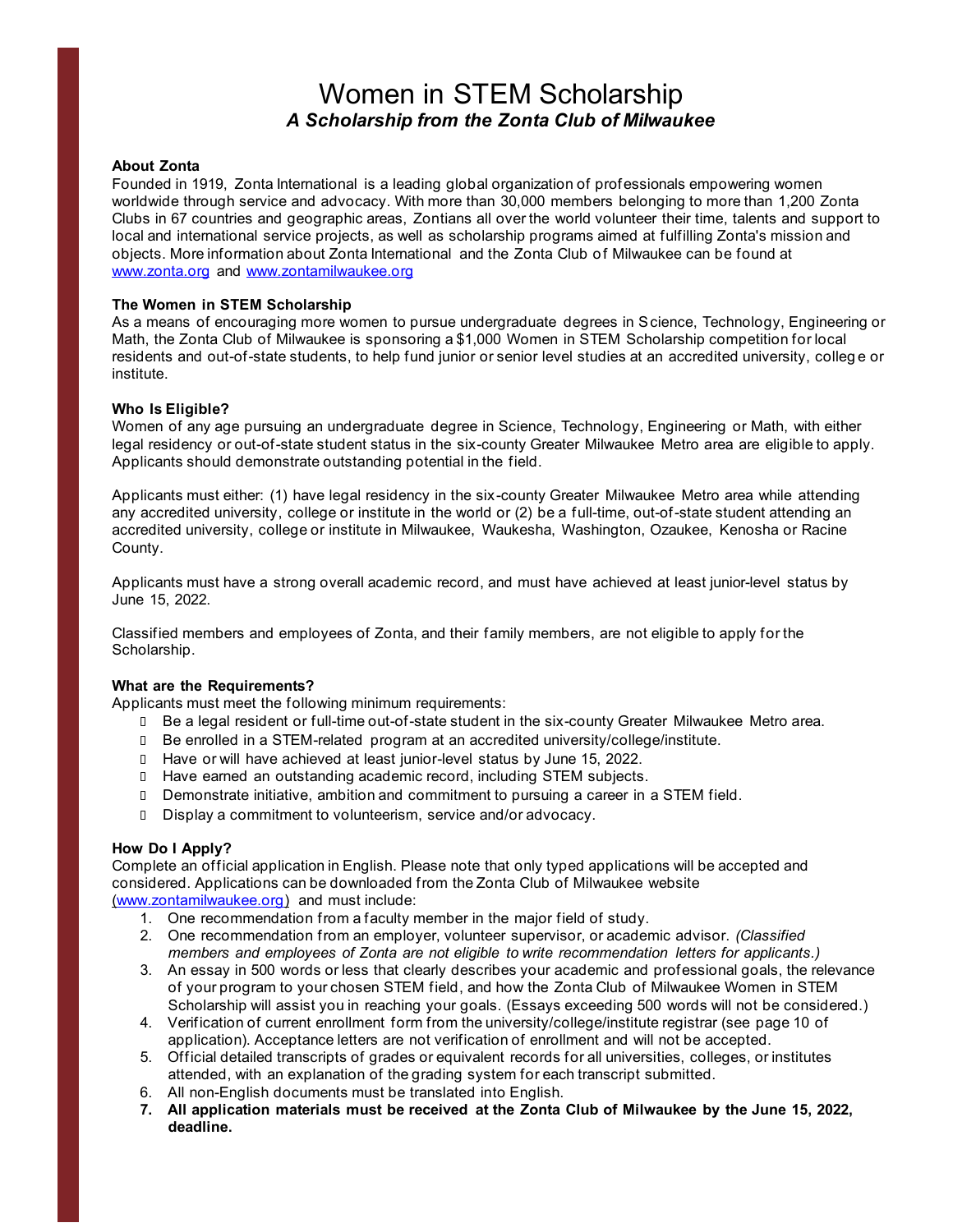- 8. Articles, pamphlets, books, curriculum vitae or other publications are not requested and will not be considered.
- 9. Applications that are incomplete or late due to postal delays, transmittal by third parties, or other circumstances will not be considered. Applications are accepted by email or regular mail; however, **email submissions are preferred**. Applications submitted by email must be signed and sent as a PDF.

#### **What is the Application Process?**

The Zonta Club of Milwaukee Scholarship Evaluation Committee will consider applications, select the awardee and notify her by July 15, 2022.

#### **How May I Use the Scholarship Funds?**

- 1. The scholarship may be used for any expenses that support the achievement of a degree in a STEMrelated field.
- 2. For domestic and foreign recipients studying in the United States, scholarship funds used for tuition, books, fees, supplies or required equipment for the program of study are not considered taxable income. Withholding taxes may be required on funds used for living expenses or other non-qualified expenses.
- 3. Recipients are not permitted to defer the scholarship.
- 4. Recipients may accept additional grants and scholarships from other sources.

#### **Timetable**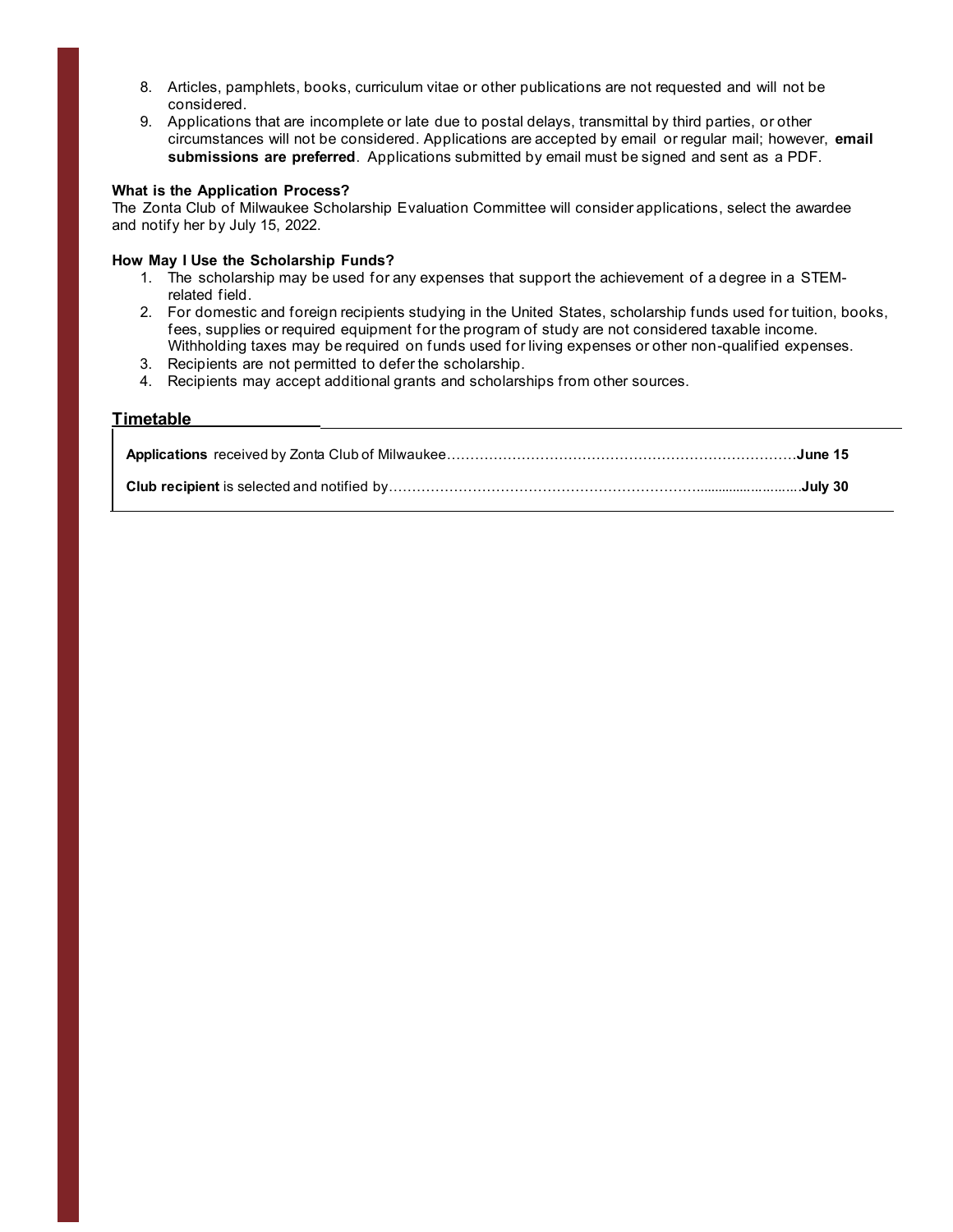### **Application for Women in STEM Scholarship (Science, Technology, Engineering,Math)**

#### **SEND APPLICATION AND DIRECT ANY QUESTIONS TO:**

| <b>Application Deadline:</b><br>Zonta Club of:<br>Attention:<br>Address:<br>City/State:<br>Province/Country:<br>Telephone:<br>Email address: | Milwaukee<br>Deb Koller<br>210 S. Water St. #521<br>Milwaukee, WI 53204<br><b>USA</b><br><u> 1989 - Andrea State Barbara, política e a contra de la contra de la contra de la contra de la contra de la c</u><br>262-930-0907<br>zcscholarship@zontamilwaukee.org |  |                                                                                                                 |  |
|----------------------------------------------------------------------------------------------------------------------------------------------|-------------------------------------------------------------------------------------------------------------------------------------------------------------------------------------------------------------------------------------------------------------------|--|-----------------------------------------------------------------------------------------------------------------|--|
|                                                                                                                                              | Name: Last (Family) First                                                                                                                                                                                                                                         |  | Middle                                                                                                          |  |
|                                                                                                                                              |                                                                                                                                                                                                                                                                   |  |                                                                                                                 |  |
|                                                                                                                                              |                                                                                                                                                                                                                                                                   |  |                                                                                                                 |  |
|                                                                                                                                              |                                                                                                                                                                                                                                                                   |  | City: ___________________________State: ____________________Postal Code: _________________Country: ____________ |  |
|                                                                                                                                              |                                                                                                                                                                                                                                                                   |  |                                                                                                                 |  |
|                                                                                                                                              |                                                                                                                                                                                                                                                                   |  |                                                                                                                 |  |
|                                                                                                                                              |                                                                                                                                                                                                                                                                   |  |                                                                                                                 |  |
|                                                                                                                                              |                                                                                                                                                                                                                                                                   |  |                                                                                                                 |  |
|                                                                                                                                              |                                                                                                                                                                                                                                                                   |  |                                                                                                                 |  |
|                                                                                                                                              |                                                                                                                                                                                                                                                                   |  |                                                                                                                 |  |
|                                                                                                                                              |                                                                                                                                                                                                                                                                   |  |                                                                                                                 |  |
|                                                                                                                                              |                                                                                                                                                                                                                                                                   |  | Plans for study under the Women in STEM Scholarship: ___________________________                                |  |
|                                                                                                                                              |                                                                                                                                                                                                                                                                   |  |                                                                                                                 |  |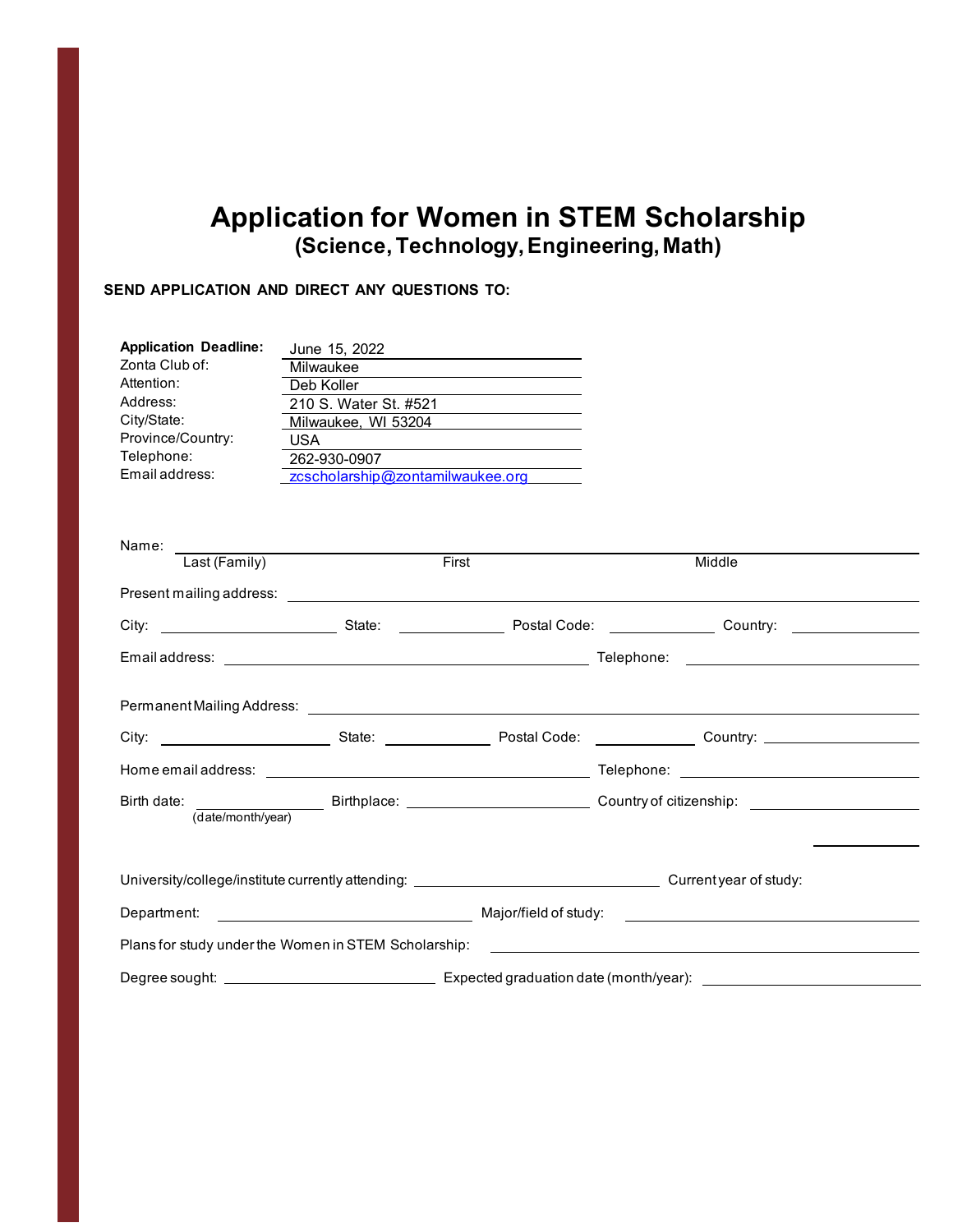#### **Academic Background**

Applicants are required to send transcripts of grades or equivalent records from all universities, colleges or institutes attended. An explanation of the grading system must be included for each transcript.

| University/college/institute | (Year) to (Year) | Major field | Date of degree/anticipated |
|------------------------------|------------------|-------------|----------------------------|
|                              |                  |             |                            |
|                              |                  |             |                            |
|                              |                  |             |                            |

#### **Scholarships, Fellowships, Honors Received During the Studies Listed Above** (Attach an additional sheet if necessary)

| Date: |
|-------|
|       |
| Date: |
| Date: |
| Date: |

#### **Volunteer and Other Activities**

(Please describe your volunteer, non-scholastic activities, memberships and cultural interests):

### **Employment**

| From<br>(month/year) $ $ | To<br>(month/year) | Employer | <b>Address</b> | Type of work or<br>position held |
|--------------------------|--------------------|----------|----------------|----------------------------------|
|                          |                    |          |                |                                  |
|                          |                    |          |                |                                  |
|                          |                    |          |                |                                  |
|                          |                    |          |                |                                  |
|                          |                    |          |                |                                  |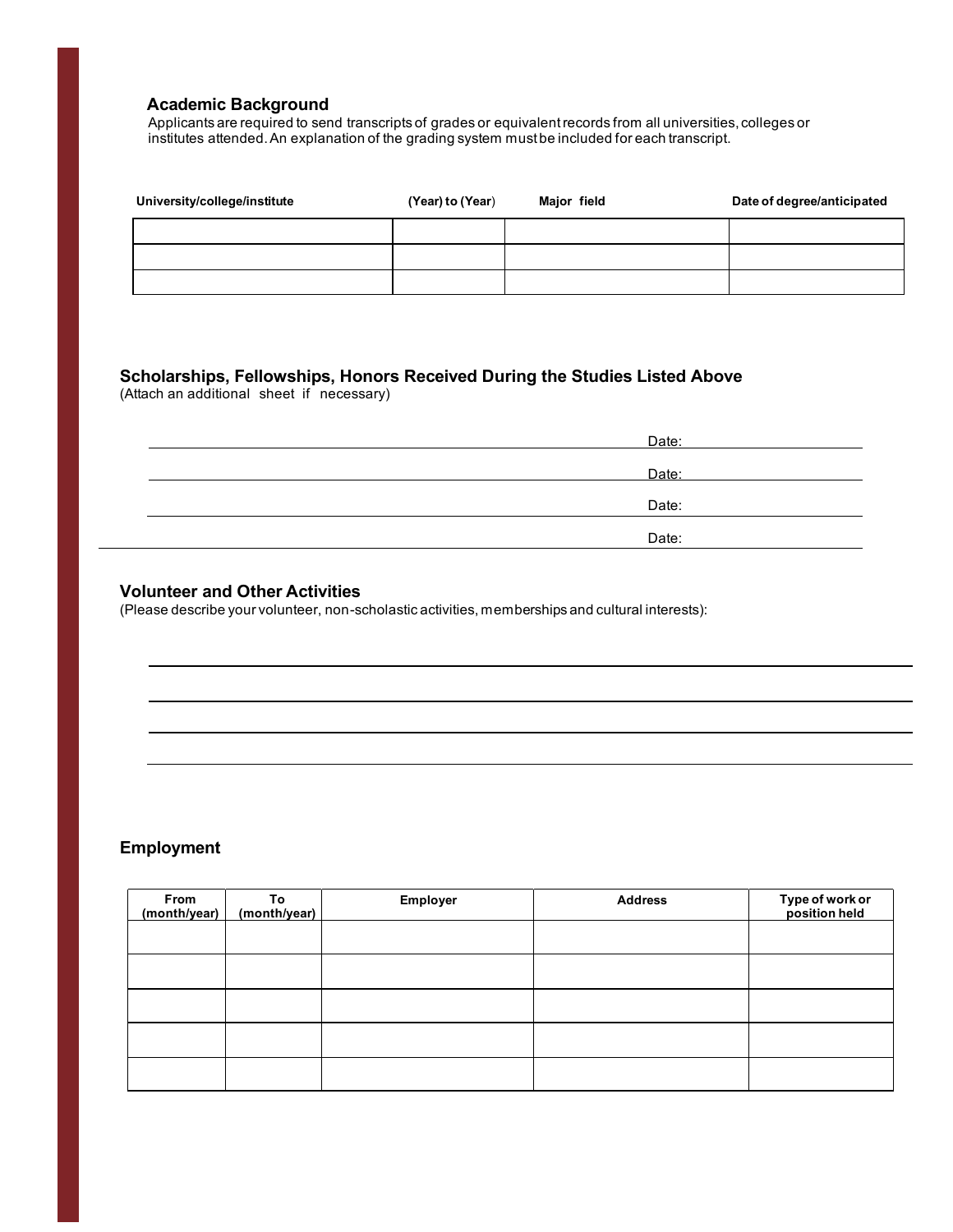#### **Recommendations**

Please give one of the attached recommendation forms to a faculty member in the major field of study and the other to an employer, volunteer supervisor, or academic advisor.

Please list below those who will submit recommendations:

| Name     | <b>Position</b> | College/university/institute |
|----------|-----------------|------------------------------|
| . .      |                 |                              |
| <u>.</u> |                 |                              |

#### **Declaration by Applicant**

I will take responsibility for school expenses (such as living, traveling, clothing) which are in excess of the US\$ 1,000 grant should I be the recipient of the Zonta Club of Milwaukee Women in STEM Scholarship.

I grant permission to the Zonta Club of Milwaukee to use my name and photograph to publicize and promote the Women in STEM Scholarship.

I certify that all of the information contained in my application form is accurate to the best of my knowledge.

I understand that, at the option of the Zonta Club of Milwaukee, I may be interviewed as a candidate for the Women in STEM Scholarship.

I consent to the electronic or hard copy publication by Zonta International of material in my application.

| <b>Signature</b>                                              | <b>Date</b>                             |
|---------------------------------------------------------------|-----------------------------------------|
| How did you learn of the Women in STEM Scholarship?           | <b>Applicant checklist</b>              |
| Please check the appropriate items:                           | Please check all items included:        |
| Social media                                                  | Completed application in English        |
| Department/teacher                                            | Official copies of transcripts          |
| Directory of grants at university of financial aid office     | Recommendations (2)                     |
| Directory of grants not at university (e.g. public libraries) | Essay (not exceeding 500 words)         |
| Website (name):                                               | Verification of current enrollment form |
| Zonta club member:                                            | with official stamp of the              |
| Zonta Club of:                                                | college/university/institute            |
| Other:                                                        | Signature                               |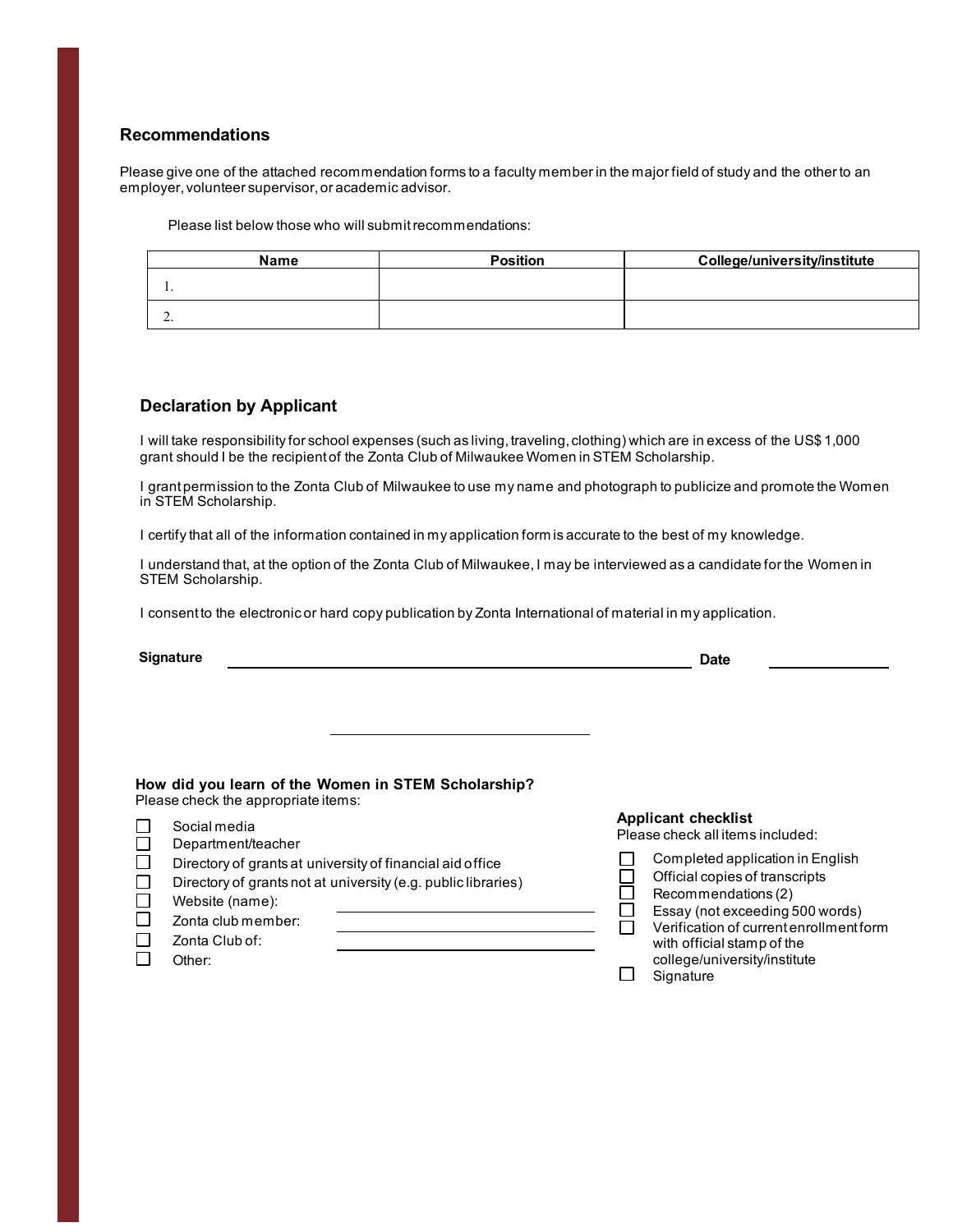#### **PROFESSIONAL INFORMATION**

#### **AND GOALS**

#### **(Please type in English.)**

In 500 words or less, please describe your academic and professional goals, the relevance of your major/academic program/course of study to the pursuit of your professional goals, and how the Zonta Club of Milwaukee Women in STEM Scholarship will assist you in reaching your goals. (Essays exceeding 500 words will not be considered.)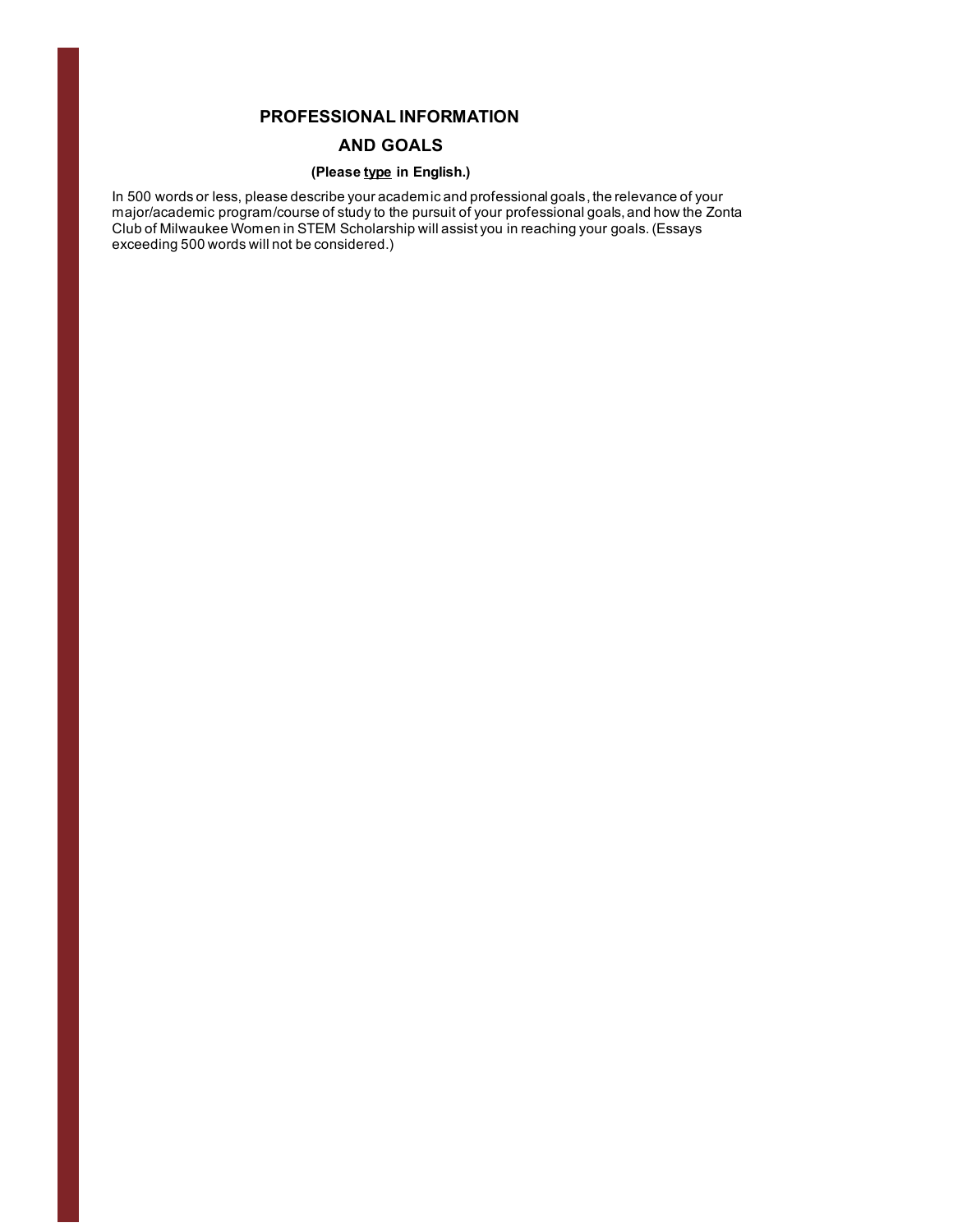### **Recommendation for Women in STEM Scholarship (Science, Technology, Engineering,Math)**

|                                   | Please return this form by: June 15, 2022                                                                                  |                                                    |                                 |                                                                                                                                                                                                                                                         |                                             |
|-----------------------------------|----------------------------------------------------------------------------------------------------------------------------|----------------------------------------------------|---------------------------------|---------------------------------------------------------------------------------------------------------------------------------------------------------------------------------------------------------------------------------------------------------|---------------------------------------------|
| Milwaukee, WI 53204               | To: Zonta Club of Milwaukee - STEM Scholarship<br>c/o Deb Koller 210 S. Water St. #521<br>zcscholarship@zontamilwaukee.org |                                                    |                                 |                                                                                                                                                                                                                                                         |                                             |
|                                   |                                                                                                                            |                                                    |                                 |                                                                                                                                                                                                                                                         | <b>Applicant's Signature</b>                |
| <b>Applicant:</b>                 |                                                                                                                            |                                                    |                                 |                                                                                                                                                                                                                                                         |                                             |
|                                   | Last (Family) Name                                                                                                         |                                                    | <b>First</b>                    |                                                                                                                                                                                                                                                         | <b>Middle</b>                               |
| <b>Recommendation from:</b>       |                                                                                                                            | <b>Name</b>                                        |                                 | <b>Position/Title</b>                                                                                                                                                                                                                                   |                                             |
|                                   |                                                                                                                            | College/university/institute/business/organization |                                 |                                                                                                                                                                                                                                                         |                                             |
|                                   | Evaluation Committee greatly values and appreciates your opinion.                                                          |                                                    |                                 | The applicant above has applied for the 2017 Zonta Club of Milwaukee Women in STEM Scholarship. The Scholarship                                                                                                                                         |                                             |
|                                   | and potential for learning and succeeding in her chosen STEM field.                                                        |                                                    |                                 | On a separate page, please discuss the applicant's accomplishments; current academic program or work experience;<br>intellectual independence; capacity for analytical thinking; ability to organize and express ideas clearly; creativity; motivation; |                                             |
|                                   | How long have you known the applicant?                                                                                     |                                                    |                                 |                                                                                                                                                                                                                                                         |                                             |
| Signature:                        |                                                                                                                            | Date:                                              |                                 |                                                                                                                                                                                                                                                         |                                             |
|                                   |                                                                                                                            |                                                    |                                 | Please rate the applicant with respect to your experience with other students/employees in this field/position:                                                                                                                                         |                                             |
| П<br><b>Exceptional</b><br>Top 5% | $\Box$<br><b>Very Good</b><br><b>Next 10%</b>                                                                              | $\Box$<br>Good<br><b>Next 15%</b>                  | □<br>Average<br><b>Next 30%</b> | □<br><b>Below Average</b><br>Last $40%$                                                                                                                                                                                                                 | □<br>Insufficient opportunity<br>to observe |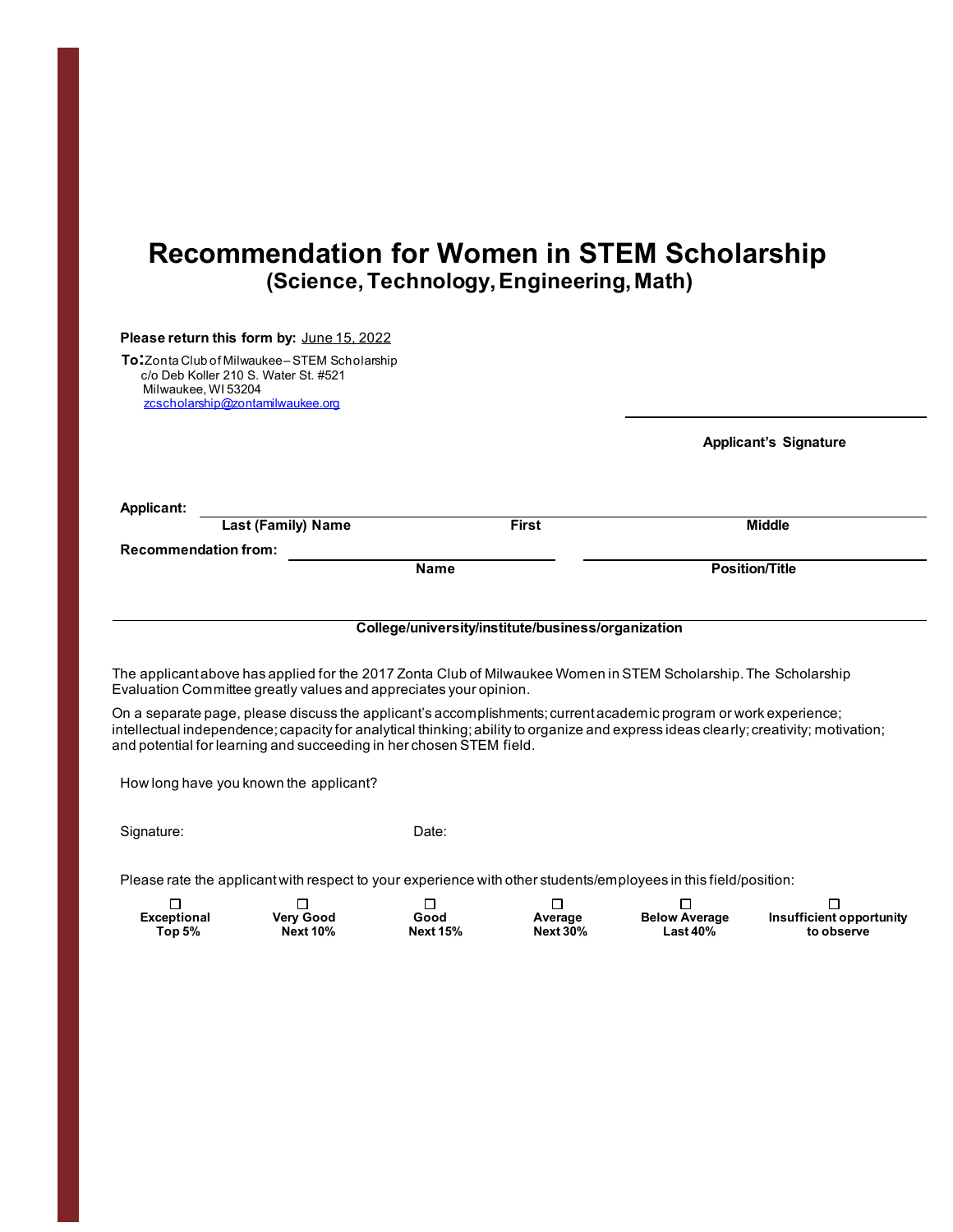### **Recommendation for Women in STEM Scholarship (Science, Technology, Engineering,Math)**

**Please return this form by:** June 15, 2022

|                             |                           |                                                    | <b>Applicant's Signature</b> |
|-----------------------------|---------------------------|----------------------------------------------------|------------------------------|
|                             |                           |                                                    |                              |
| <b>Applicant:</b>           |                           |                                                    |                              |
|                             | <b>Last (Family) Name</b> | <b>First</b>                                       | <b>Middle</b>                |
| <b>Recommendation from:</b> |                           |                                                    |                              |
|                             |                           | <b>Name</b>                                        | <b>Position/Title</b>        |
|                             |                           |                                                    |                              |
|                             |                           |                                                    |                              |
|                             |                           | College/university/institute/business/organization |                              |

\_\_\_\_\_\_\_\_\_\_\_\_\_\_\_\_\_\_\_\_\_\_

The applicant above has applied for the 2017 Zonta Club of Milwaukee Women in STEM Scholarship. The Scholarship Evaluation Committee greatly values and appreciates your opinion.

On a separate page, please discuss the applicant's accomplishments; current academic program or work experience; intellectual independence; capacity for analytical thinking; ability to organize and express ideas clearly; creativity; motiv ation; and potential for learning and succeeding in her chosen STEM field.

How long have you known the applicant?

Please rate the applicant with respect to your experience with other students/employees in this field/position:

| <b>Exceptional</b> | Verv Good       | Good            | Average         | <b>Below Average</b> | Insufficient opportunity |
|--------------------|-----------------|-----------------|-----------------|----------------------|--------------------------|
| Top 5%             | <b>Next 10%</b> | <b>Next 15%</b> | <b>Next 30%</b> | <b>Last 40%</b>      | to observe               |

Signature Date Date of the Date of the Date of the Date of the Date of the Date of the Date of the Date of the Date of the Date of the Date of the Date of the Date of the Date of the Date of the Date of the Date of the Dat

| Return form to: | Zonta Club of Milwaukee - STEM<br>Scholarship<br>c/o Deb Koller<br>210 S. Water St.<br>#521<br>Milwaukee, WI 53204 |
|-----------------|--------------------------------------------------------------------------------------------------------------------|
|                 |                                                                                                                    |
|                 | zcscholarship@zontamilwaukee.org                                                                                   |